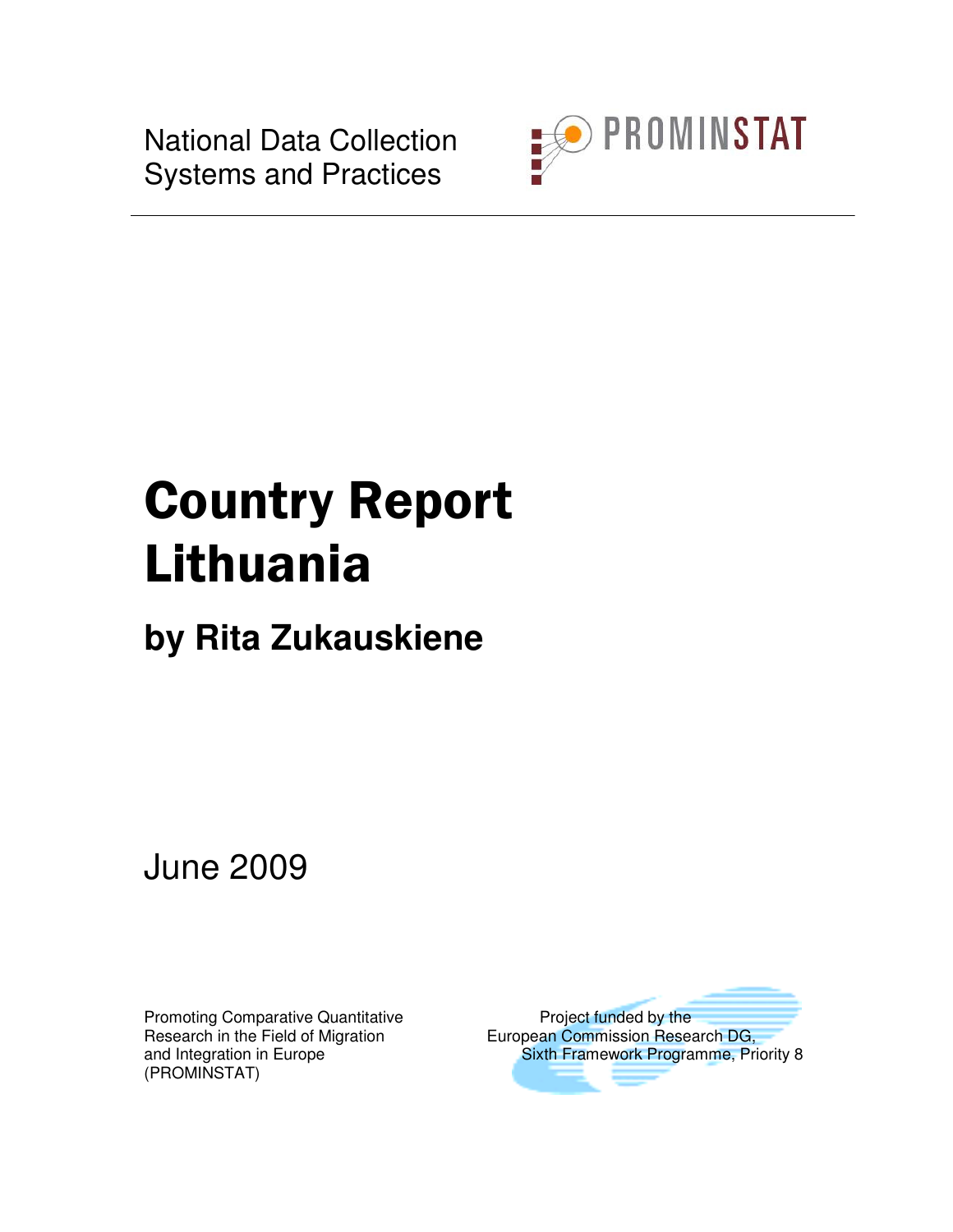#### **About the author**

Rita Zukauskiene, professor at the Mykolas Romeris University and collaborating researcher at ICMPD, laav@is.lt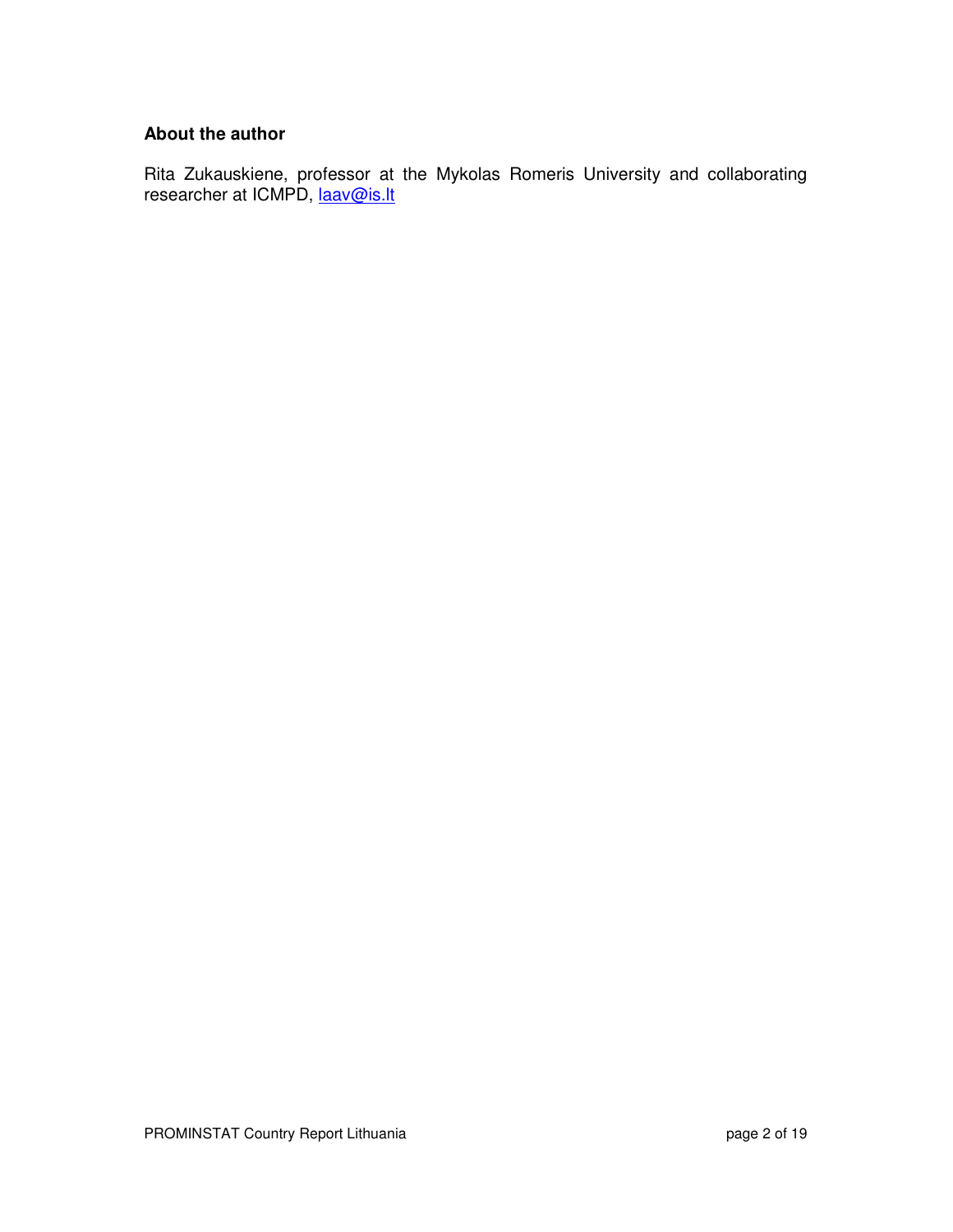# **Table of Contents**

| B. Historical evolution of the national data collection system/data collection                                                                                                                                              |  |
|-----------------------------------------------------------------------------------------------------------------------------------------------------------------------------------------------------------------------------|--|
|                                                                                                                                                                                                                             |  |
|                                                                                                                                                                                                                             |  |
| E.1. Core demographic data on immigrants and migration control  8<br>E.1.a Population Stocks and General Demographic Characteristics 8<br>E.1.b Migration flows and characteristics of migrants at the time of Migration  9 |  |
|                                                                                                                                                                                                                             |  |
|                                                                                                                                                                                                                             |  |
|                                                                                                                                                                                                                             |  |
|                                                                                                                                                                                                                             |  |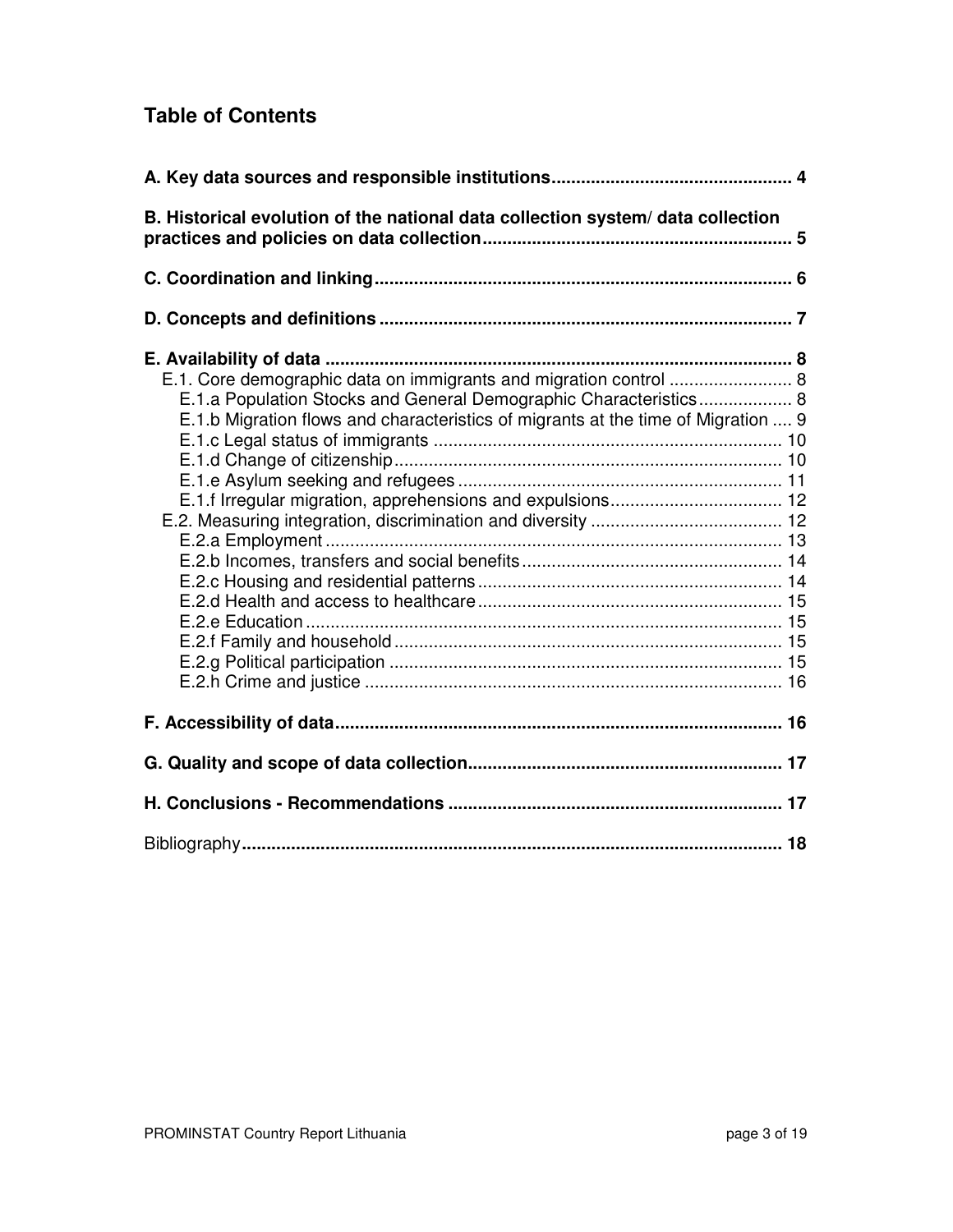#### **A. Key data sources and responsible institutions**

The most important national institutions involved in data collection in Lithuania on international migration and foreign population stocks are the Department of Statistics of the Government of the Republic of Lithuania (Statistics Lithuania), the Ministry of Interior, (Migration and the Border Police Departments) and the Ministry of Social Security and Labour.

**Statistics Lithuania** is the central agency responsible for the production of official statistics requested by national and international regulations. It conducts the national Census of Population and Housing, last carried out in 2001. The agency collects data on demographic, educational and economic characteristics of the Lithuanian resident population. It manages databases on births, marriages, divorces and deaths. Furthermore, the service produces the majority of the European statistics in Lithuania (for example, the national Labour Force Survey) and co-ordinates other institutions in producing official statistics.

The **Migration Department** under the **Ministry of the Interior** organises the issuing of passports, personal identity cards, temporary certificates, certificates on retaining the right to Lithuanian citizenship, visas, temporary and permanent residence permits, travel documents for stateless persons and refugees, as well as alien's  $p$ assports and registration certificates<sup>1</sup>. Consequently, it manages several databases:

- The Residents' Register is a centralized population register that has been operational since 1992, and can be used as a primary source for migration data. The database collects information on all persons legally residing in the country and declaring their place of residence to be Lithuania, and those registering any changes of their civil state in a registry office. Residence permit holders are counted in migration statistics only after the information is transferred to the Residents' Register. The Register is comprised of the central population register and its subdivisions – the local population registers. Information on foreigners is based on data provided by the Migration Units of the Territorial Police Offices.
- The Aliens Register (Visa and Residence permits) provides information on issuing visas. Data on residence permits already issued and changes related to them are available in the Residents' Register.
- Database on Asylum Seekers is managed by the **Division on Asylum Affairs Information** at the Migration Department. Data is provided by the State Border Guard Service, the Foreigners' Registration Centre and the territorial police agency<sup>2</sup>. The database includes numbers of applications, numbers of positive and negative decisions, etc. Of note is that the database has been implemented for administrative reasons only (for the internal use of the

<sup>1</sup> Migration Yearbook 2007: 11, Migration Department under the Ministry of the Interior of Republic of Lithuania, http://www.migracija.lt/index.php?-484440258 (2.06.09)

<sup>2</sup> Art. 67 of the Law on the Legal Status of Aliens of 29 April 2004 No. IX-2206, http://www.unhcr.org/refworld/docid/41c01b314.html, (2.06.2009)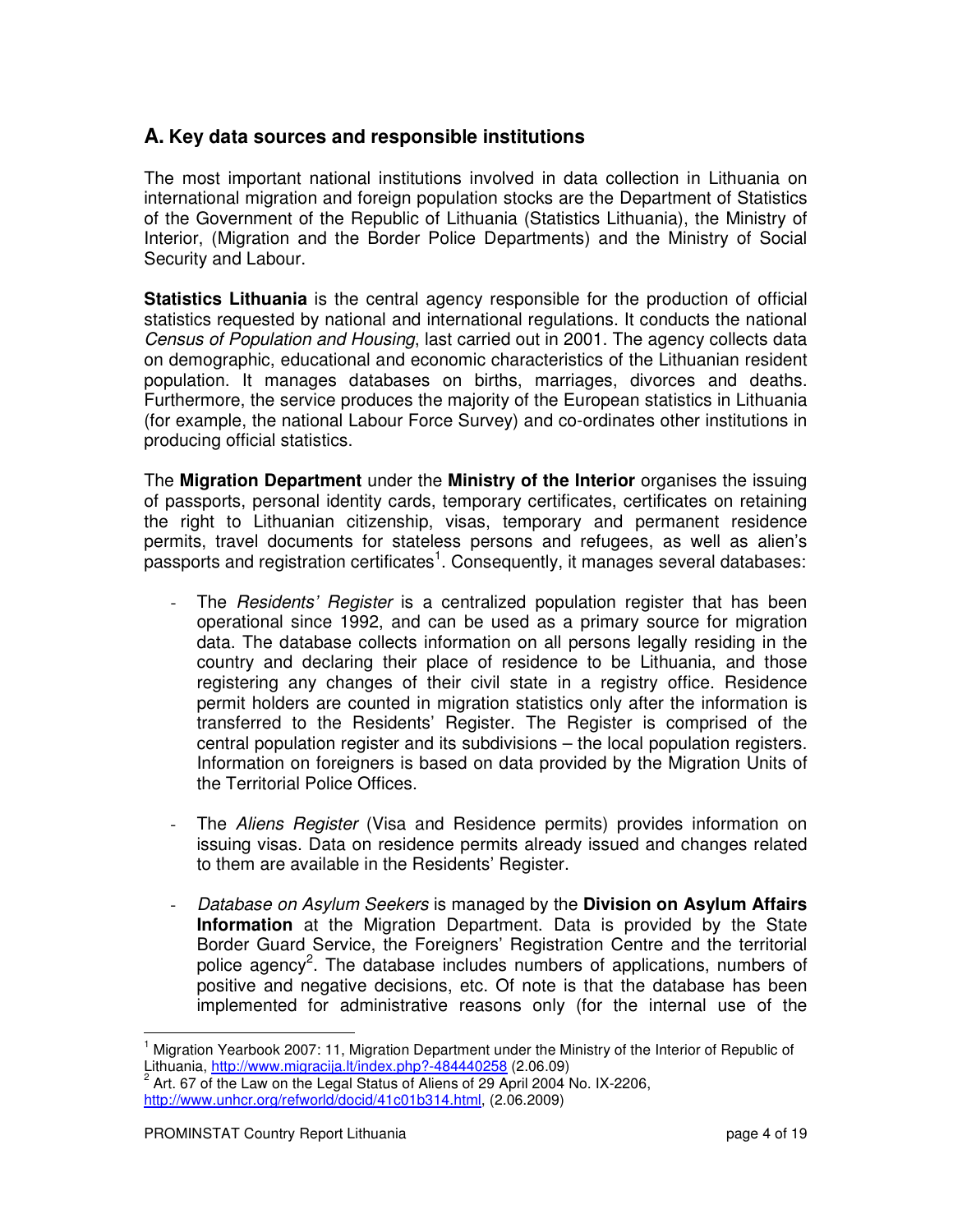Migration Department), and is therefore not accessible to researchers or the general public.

- Statistics of Citizenship Applications and Database on acquisition of citizenship is an internal database for citizenship applications (excepting applications which are resolved through the Migration Services and by the President of the Republic of Lithuania). Positive decisions are recorded in the Residents' Register.

### **B. Historical evolution of the national data collection system/ data collection practices and policies on data collection**

In the last two decades various socio-political factors have led to changes in data collection practices in Lithuania. Regarding population censuses carried out during the Soviet period (in the years 1959, 1970, 1979, and 1989), the basic shortcomings were related to the absence of national accounts, analysis and time series. The first census carried out after the restoration of Lithuanian's Independence reflects the changes produced in data collection practices. The 2001 census adopted EU and UN definitions – "the census questionnaire was prepared following the United Nations and Eurostat recommendations for the 2000 censuses of Population and Housing in the ECE Region. These recommendations were analyzed and adjusted to national needs. In addition to the classical set of questions useful in obtaining demographic and socio-economic characteristics of the population and households, respondents were asked specific questions on their command of foreign languages, religious beliefs and disability. For the housing component of the project, information on buildings and dwellings and their quality was collected"<sup>3</sup>. The census made possible the compatibility of social, demographic and regional statistics with EU standards.

In 1992, shortly after the Proclamation of Lithuanian Independence, the Residents' Register was created. It is compiled of smaller, local population registers for governmental use. Residents whose data are processed are allocated a unique 11 digit personal number. The largest portion of residents not included in the Register comprises persons who have not changed their passport since 1992. Since then everybody who received a Lithuanian passport has been included. Newborns were introduced systematically into the database since 1986 with the PIN number of their parents. Starting from 2003, the Migration Services of Police Commissariats transfer residence data on to the online Residents' Register. Also since 2005 the Civil Registry Sections transfer information to the online Residents' Register<sup>4</sup>. The Register is used as a sampling frame for surveys such as the national Labour Force Survey, as well as the Norbalt Living Conditions Survey.

Before its EU accession in 2004, Lithuania had already carried out a national Labour Force Survey. Nevertheless, some adjustments were necessary in order to maintain l

 $3$  Census report 2001:2,

http://www.stat.gov.lt/en/pages/view/?id=1668&PHPSESSID=ad0622a1dad4250491d57d9e8ee6178e

<sup>(2.06.09)&</sup>lt;br><sup>4</sup> The Civil Registry Sections are in charge of collecting data on vital events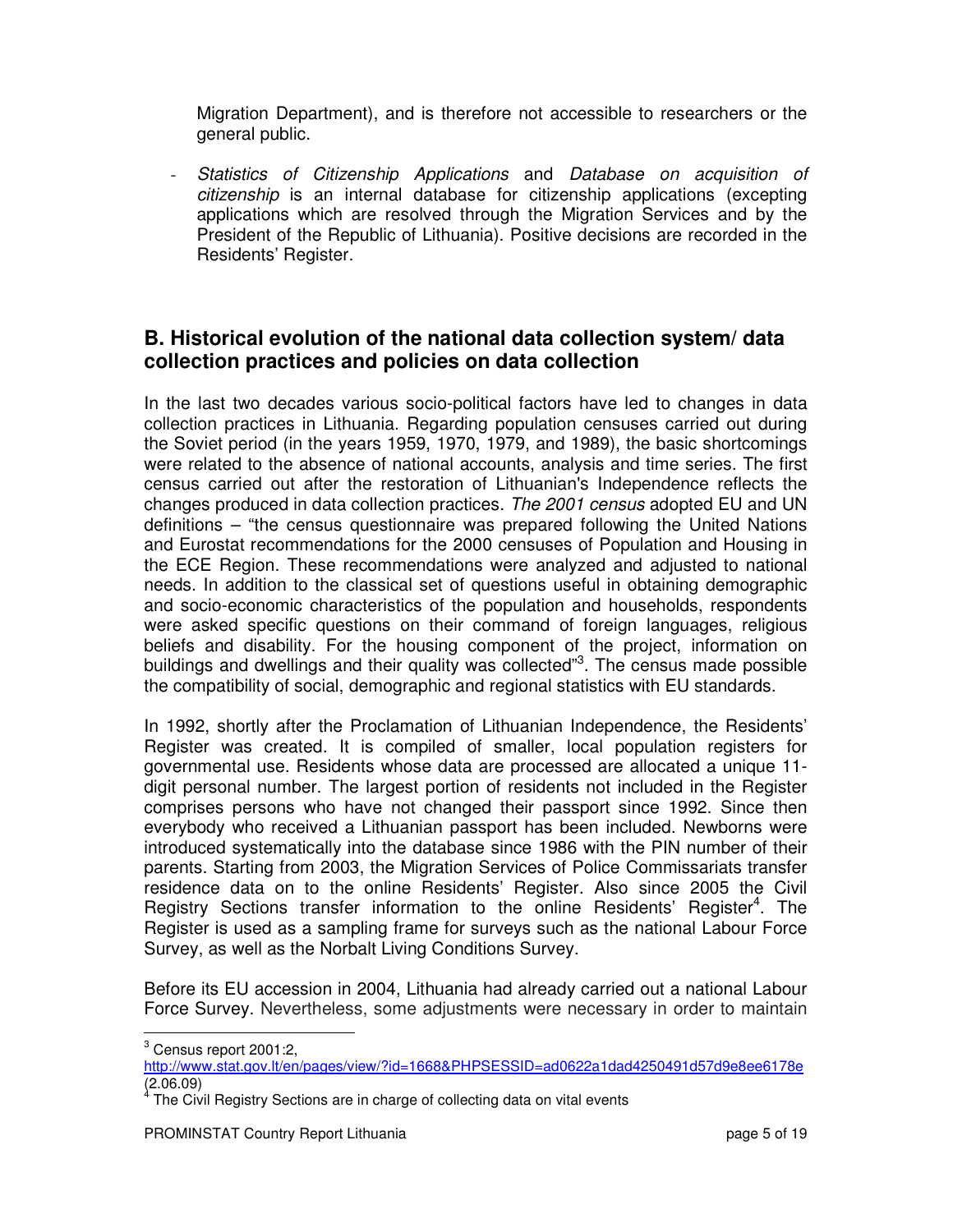the level of comparability with other Member States. For example, The Lithuanian LFS started in April 1994 as a biannual survey with one reference week in the second and fourth quarter each; survey questionnaires were implemented in 1998 and 1999. From the third quarter of 2002 and onwards the LFS was redesigned as a continuous survey. Furthermore, the target population from 1994 to 1999 covered persons aged 14 years and over, while from 2000 and on the target population covers all residents aged 15 years and over.

The first major survey on Living Conditions in Lithuania was the Norbalt survey<sup>5</sup> -Norbalt I was carried out in 1994 and Norbalt II - in 1999. The project included concurrent surveys in the three Baltic countries of Estonia, Latvia and Lithuania. It focused on poverty and economic resources, housing and residential environment, education, labour market (unemployment, working conditions), social integration, health, crime and security. The main institution responsible for the implementation of the survey in Lithuania was the **Ministry of Social Security and Labour.** The existence of comparable questions from both the 1994 and the 1999 surveys in all three countries facilitated comparative analyses across time and countries<sup>6</sup>. The Norbalt survey has laid the basis for the introduction of similar European surveys (EU Living Conditions Survey).

# **C. Coordination and linking**

All state registers and databases containing personal data also include the Personal Identification Number (PIN) that enables the linking of different administrative datasets. For example, a foreign citizen, registered in the Residents' Register, is issued a PIN code and a residence permit document is printed in the Personalisation of Identity Documents Centre at the Ministry of Interior. The Residents' Register also contains data on the validity of the residence permit. Migration Services monitor and inform foreign citizens about the expiry date of their residence permit.

Using the PIN code of a resident allows for the interaction between the Residents' Register central database and demographic statistics concerning employment, health, education, etc. Data recording, processing, storing and information provision are handled in the Demographic Statistics Database of Statistics Lithuania. The compilation of a survey population (sampling frame) could be based on data taken from the Residents' Register, including:

- Personal data: citizenship, country of birth, place of residence; date of arrival at the place of residence; etc.
- Personal document data: type of personal document, issuing country, state of validity (invalidity), etc.

 $<sup>5</sup>$  The study was conducted by the FafoInstitute for Applied Social Science, the first Western research</sup> institution to carry out such survey in the former Easter Block. (http://www.fafo.no/norbalt).

<sup>&</sup>lt;sup>6</sup> European Foundation for the Improvement of Living and Working Conditions, 2003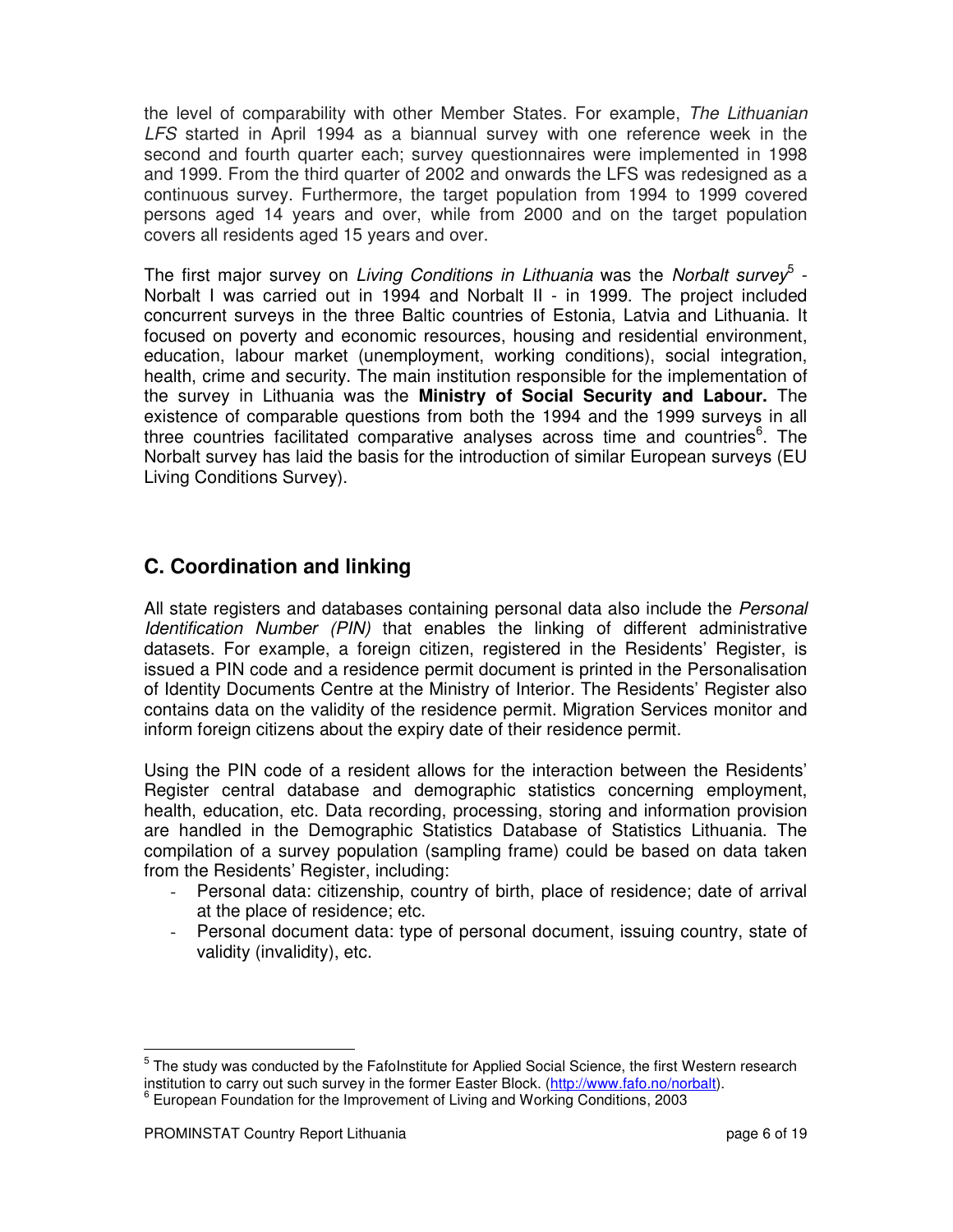Linking of data by Personal Identification Number is in practice limited and authorities must have very strong arguments to claim this right. Statistical datasets, in general, do not include personal identification information.

# **D. Concepts and definitions**

In Lithuania, 'non-nationals' are divided into two groups. The first one includes national minorities who have been living in Lithuania for many years and (in most cases) enjoying Lithuanian citizenship. The second group represents 'true' migrants: 'persons, arriving from another country with the intention of taking up residence in the Republic of Lithuania either permanently or for more than a six-month period, including foreigners who have temporary residence permits for one year and longer. It may refer to asylum seekers, those already granted asylum, foreign employees holding work permits issued by the Lithuanian Labour Exchange, or other immigrants.

These concepts appear often in statistical datasets as well as in some administrative databases. *Citizenship* is the prevalent concept used for data collection in the field of migration and integration. Concepts such as *migrant* and *migration* are not generally used in data collection practices. Migration is identified by collecting information on consecutive places of residence or comparing data on places of residence at different points of time. Of note is that in official statistics, the concept of *nationality* is used in the sense of *ethnic nationality*. For example, the *Residents' Register* includes variables such as citizenship, country of birth and ethnic nationality (the latter on a voluntary basis). According to the 2001 census, parents indicate the nationality (ethnicity) of their children: "data on children under 15 years of age are provided by one of the parents or foster-parents, or other adult member of the household. If there are doubts as to which nationality and mother tongue should be indicated, priority is given to the mother's opinion"<sup>7</sup>. In asylum statistics asylum seekers are distinguished according to citizenship and nationality (ethnic group/clan)<sup>8</sup>.

The 2001 census uses the categories of place of birth and usual place of residence. Place of birth is "the geographical area of the usual residence of respondent's mother at the time of his/her birth. For a person born in Lithuania the status of the residential area is indicated as it was at the time of the person's birth. For a person born abroad the country according to the current borders is indicated"<sup>9</sup>. Usual place of residence is "the geographical area wherein a person under enumeration usually resides. It can be the same or another place where he/she actually was at the time of the census, or his/her legal place of residence"<sup>10</sup>.

Less often, and mainly in statistical datasets, appear the concepts of country of birth of parents, parents' place of birth; country of residence one year before survey, year

<sup>7</sup> Division on Asylum Affairs, Migration Department, http://www.stat.gov.lt

<sup>&</sup>lt;sup>8</sup> Annual report 2007, http://www.migracija.lt/index.php?1655808178, 2.06.09

<sup>&</sup>lt;sup>9</sup> http://www.stat.gov.lt

<sup>10</sup> http://www.stat.gov.lt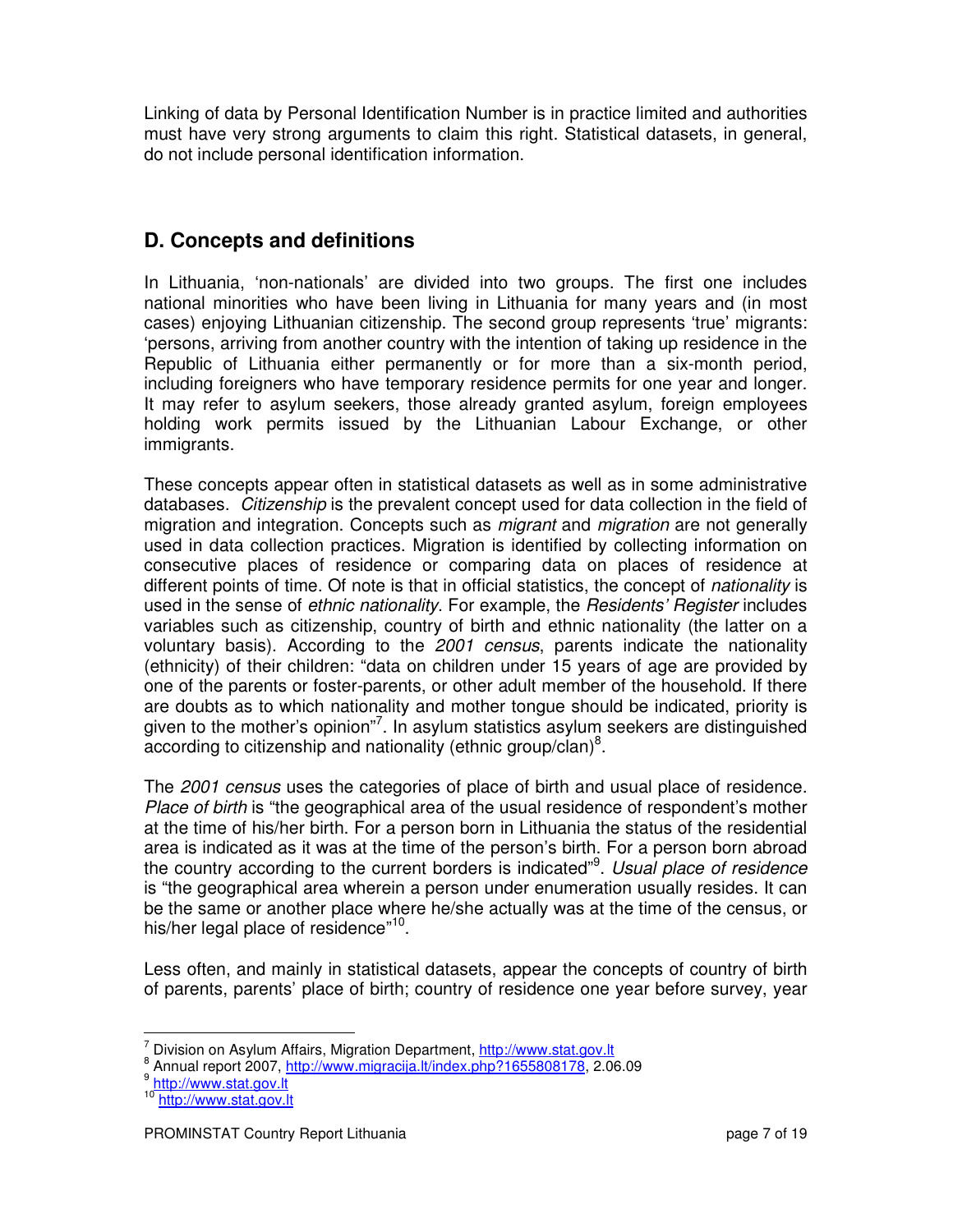of arrival in Lithuania; knowledge of other languages, religious affiliation. An example is the national Labour Force Survey.

# **E. Availability of data**

#### **E.1. Core demographic data on immigrants and migration control**

#### **E.1.a Population Stocks and General Demographic Characteristics**

#### **Residents' Register**

The Residents' Register provides continuous and up-to-date information on population stocks and flows by key variables (place of birth, sex, ethnicity, citizenship, educational level, marital status, place of present and previous residence, reason for migration and number of children who arrived or departed with their parents). The Register consists of the individual records of all Lithuanian citizens, foreign nationals and stateless persons permanently residing in the Republic of Lithuania. Data from the Register also has a legal value – it provides information on valid and expired residence permits issued to foreigners and on acquisition of citizenship. Asylum seekers are not recorded before positive decisions are made and residence permits issued. Data on the international migration of the population is obtained by processing the data from arrival or departure records (based on selfdeclaration of arrival and departure). According to the 2003 Law on the Declaration of the Place of Residence of the Republic of Lithuania, citizens of foreign countries in possession of a residence permit in the Republic of Lithuania and stateless persons who arrive to reside in Lithuania for a period exceeding six month or who depart from Lithuania for a period exceeding six month have to declare their unique place of residence in the Residents' Register<sup>11</sup>. In reality, citizens have little interest in notifying departure times, except when it gives them the possibility to renew their passport abroad through either their embassy or consular office. On the other hand, there are advantages to registering their place of residence. Personal documents are issued only if the record exists in the Residents' Register. Checks on the reliability of information on place of residence are done using election lists.

#### **Statistics Lithuania**

l

Statistics Lithuania produces the largest part of international migration statistics. It is possible to generate tables based on citizenship (it gives the number of foreigners from each country living in Lithuania). Information on the stock of immigrants is available through the category of country of origin (either by country of birth or by country of citizenship). Stock of residents with a foreign background can be examined by using statistics on naturalisation. The statistics contain data on the population's place of residence, age, native language, nationality and country of birth, as well as on the spouse, and all the children and parents of an individual person.

<sup>&</sup>lt;sup>11</sup> Chapter 2, Article 4. Declaration Subjects, Law on the declaration of the Residence of the Republic of Lithuania, http://soderkoping.org.ua/page11327.html, (02.06.09)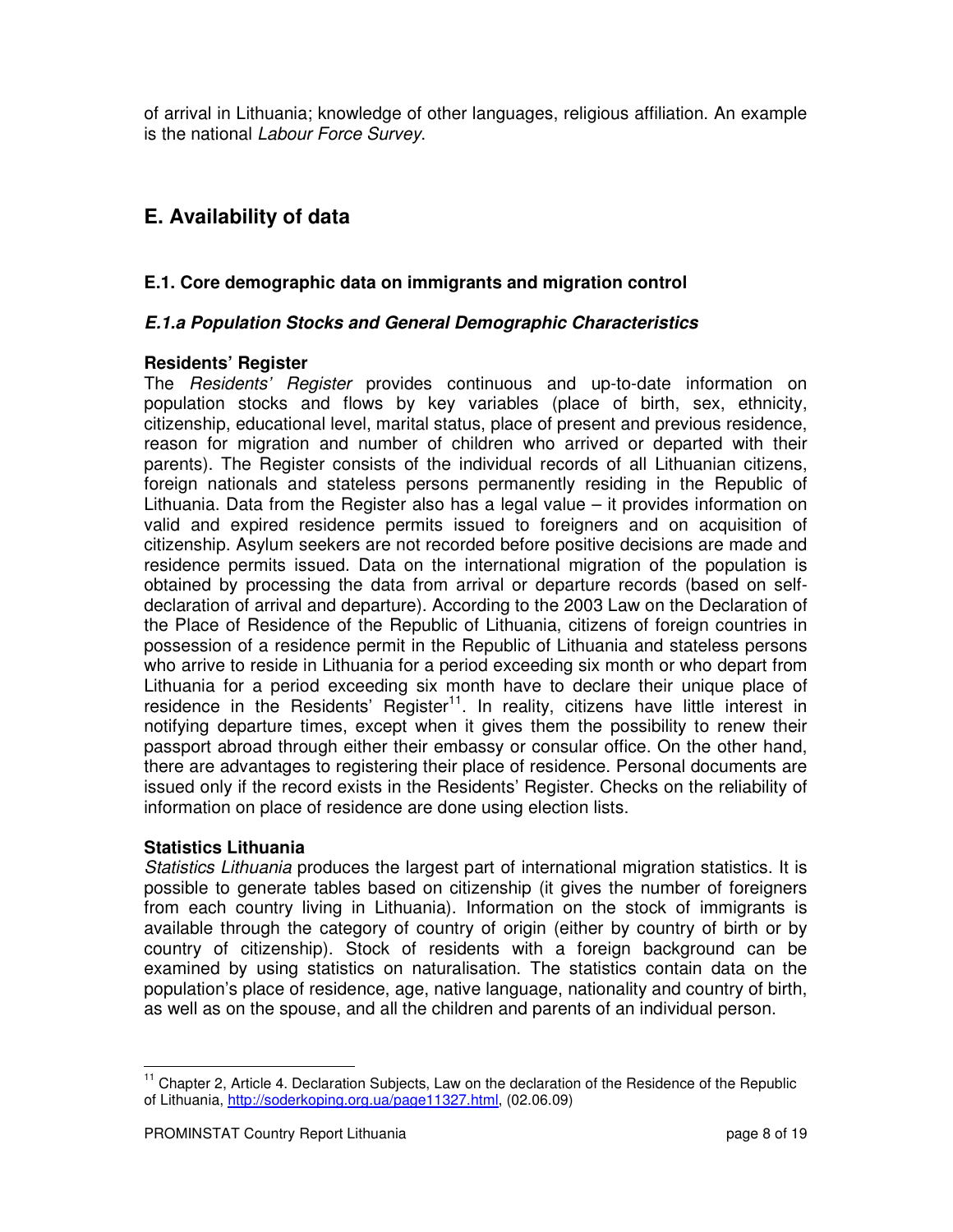#### **Census 2001**

The census covers all permanent residents in Lithuania including foreign citizens who hold permits of permanent residence and foreigners residing for over a one year period. The census collected data on citizenship, ethnic nationality, mother tongue, a person's and his/her parents' place of birth, a person's permanent place of residence and location at the time of the census, as well as a person's permanent place of residence one year ago. Data on *migration background*, defined as foreign-born and native-born foreigners (non-nationals), has been collected by combining the variables country of birth and citizenship. The Census has made good coverage of the target population and is available to researchers under conditions regulated by law.

#### **Surveys**

Most of the statistical surveys on persons include some questions concerning immigration or foreign background and could serve as good sources for research on migrants. However, because of so small a sample it may appear difficult to use detailed information in comparing nationals and non-nationals or native-born and foreign born.

#### **E.1.b Migration flows and characteristics of migrants at the time of Migration**

The current flow of immigrants into Lithuania mainly consists of returning citizens<sup>12</sup>, foreigners immigrating for work or business or foreigners involved in family reunification. The majority of immigrants come from Russia and the CIS (Commonwealth of Independent States) countries.

#### **Residents' Register**

The central database of the Residents' Register Service is the main data source for producing international migration statistics. International migration events are defined on the basis of intended stay of foreign citizens who arrive. The intended duration is calculated according to the validity of any residence permit. Until 2001 only movements on the basis of permanent residence permit status were counted in migration flows statistics. At present movements on temporary residence permits for at least one year are taken into account. International migration indicators include monthly and annual indicators, produced by Demographic Statistics Division of Statistics Lithuania. Citizens are counted in emigration and immigration flows only if they have personally notified their movement in the Residents' Register (they must register if they are present for at least 6 months). The same rule is applied to foreign citizens with permanent residence permits. Due to underreporting on changes of address, not all movements of population within the country are reflected. Since 1992, only the arrival record has been filled in for information on the country's internal migration; it contains data on the previous place of residence. The record is filled in when a change of residence occurs: from one local municipality to another; from a rural area to an urban area of the same district. Temporary moves are not included in the statistics on migration. In this sense, a person may appear several times in one year's statistics.

 $12$  Returning citizens are 1) citizens who have emigrated and returned to their home country; 2) some other immigrants with Lithuanian background or 3) non-nationals who have received the Lithuanian citizenship when entering the country and can therefore stay definitively in Lithuania.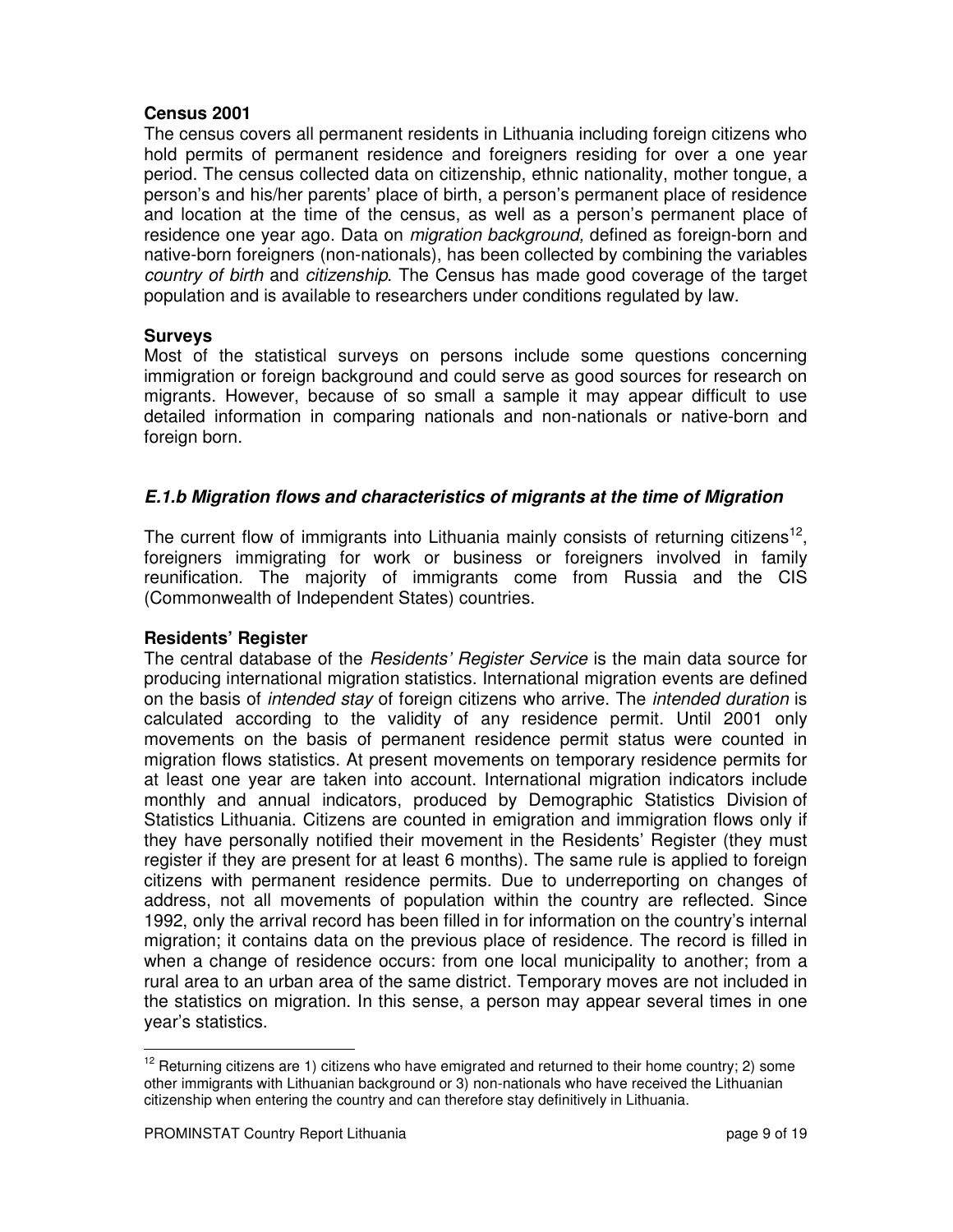#### **The State Social Insurance Fund Board**

This provides data on residents insured with the compulsory state social insurance (employed people), their workplace (legal person or entity), work activity, and periods following an official enquiry. These data are used for identifying economic characteristics of emigrants. Data on emigrants and immigrants are accumulated and managed in the demographic statistics database.

#### **E.1.c Legal status of immigrants**

#### **Aliens' Register**

This may be used as a data source for the legal status of immigrants. The Register allows for the possibility to compile statistics on applications and decisions on asylum and statistics on residence permits, grouped according to the grounds for the application. The Aliens Register includes the following personal data: citizenship, place of birth, place of residence, civil status (family circumstances and the date of their changing); ethnic nationality and personal document data.

The **Residents' Register** contains information on residence permits<sup>13</sup>. They are issued for temporary or permanent stays in Lithuania. Temporary residence permits are issued to non-EU citizens, in cases of family reunification, work or business activities, studies, or other reasons. They are usually issued for one year but may also be issued for a shorter term and may be renewed. Permanent residence permits are issued to non-EU country nationals if: a) the person has lived in Lithuania for the last five years (on the basis of temporary residence permit); b) has a residence place and c) has a lawful source of subsistence<sup>14</sup>.

#### **E.1.d Change of citizenship**

After proclaiming independence, Lithuania adopted a new Citizenship Law (1989), which introduced the so-called "zero-option" for acquiring Lithuanian citizenship. All members of national minorities living permanently in the country could apply for Lithuanian citizenship, regardless of nationality and without any language requirements<sup>15</sup>. The law applied most directly to people who settled in Lithuania while it was annexed by the Soviet Union. It originally gave these people two years to choose between Lithuanian and Russian citizenship. The law was revised in December 1991 when the two-year option period was replaced by naturalization

<sup>&</sup>lt;sup>13</sup> See section on migration stocks and migration flows.

<sup>14</sup> www.migracija.lt

<sup>&</sup>lt;sup>15</sup> The right to citizenship extended to three categories of people: (1) those who had Lithuanian citizenship before 15 July 1940 and their children or grandchildren (if they were at any subsequent time permanent residents of Lithuania); (2) those who had a permanent residence in Lithuania as of 3 November 1989, provided they were born in Lithuania, or that at least one of their parents or grandparents was born in Lithuania, and provided they are not citizens of another state; and (3) those who were permanent residents of Lithuania as of 3 November 1989 and have permanent place of employment in the Republic.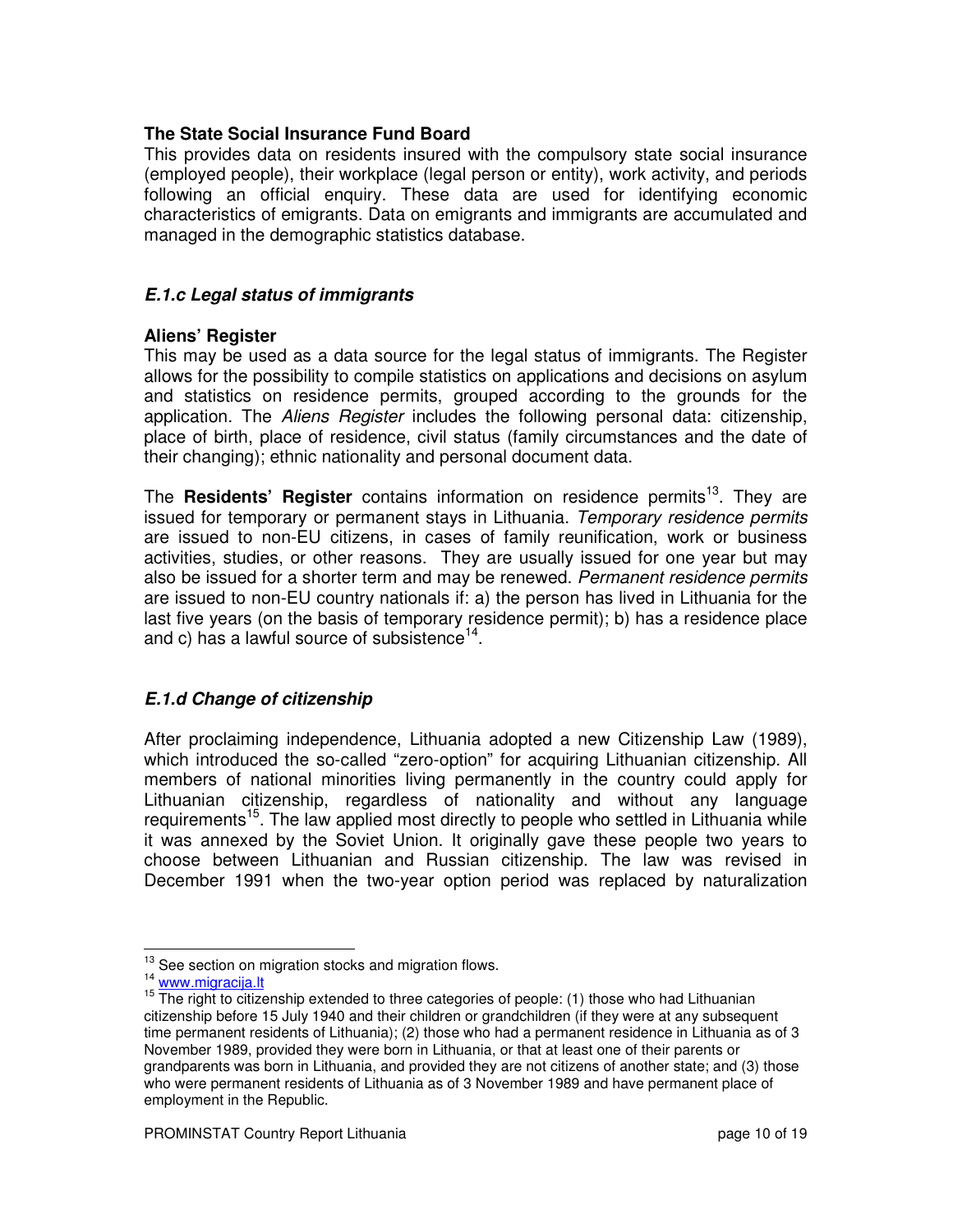procedures<sup>16</sup>. . In 2002 the law was again changed, widening the category of persons who have an inherent right to citizenship up to the fourth generation (Zukauskiene 2007: 215). At the same time, the requirements for naturalization were made more restrictive<sup>17</sup>.

The Database on Acquisition of Citizenship is the most relevant database giving information on change of citizenship. It is kept by the Migration Department and includes the following variables: previous citizenship, type of voluntary acquisition (by declaration of option; naturalization or by reinstatement) and number of positive decisions. The Department also maintains statistics on citizenship application.

#### **E.1.e Asylum seeking and refugees**

The Database on asylum seekers is maintained by the Division on Asylum Affairs Information at the Ministry of Interior. Variables include general personal characteristics as well as information on administrative procedures, a person's legal status and decisions. The database has been implemented for administrative reasons only and is not accessible to either researchers or the general public. On the national level, statistics on asylum are produced in the form of monthly reports and an annual report. Personal data records include the following variables: citizenship<sup>18</sup>, nationality/ethnic community belonging; ethnicity<sup>19</sup>, country of origin<sup>20</sup>, place of birth, parents' place of birth religious conviction, native language. From the latest **Annual Report on Asylum Procedures**<sup>21</sup> in the Republic of Lithuania the following information can be extracted: a) number of new applications lodged by citizenship (1997-2007); b) number of positive decisions by citizenship (2007); c) number of negative decisions by citizenship (2007), d) grants of subsidiary protection by citizenship (2007); e) number of new applications according to the citizenship or the nationality (or ethnic group/clan in 2007 and f) number of unaccompanied minors by citizenship (2000-2007). The total number of applications between 2000 and 2007 was 4269 of which 480 were lodged in 2007. In 2007 convention status was granted to 9 persons and subsidiary protection- to 393 persons $^{22}$ .

<sup>&</sup>lt;sup>16</sup> Minority Rights Group International, World Directory of Minorities and Indigenous Peoples -Lithuania : Overview, 2007, http://www.unhcr.org/refworld/docid/4954ce4f23.html (2.06.09).

A person can become naturalized if he/she has been living in Lithuania for at least 10 years, possesses an unlimited residence permit, have passed an official language test, have passed an examination on the basic provisions of the Constitution, have taken the oath of allegiance to the Republic of Lithuania and is able to defray one's own living costs. Dual citizenship is possible in exceptional and justified cases; in general, those seeking naturalization have to opt for one citizenship only, Art. 12 under the new version of the law as of 15 July 2008 No X-1709, http://www3.lrs.lt/pls/inter2/dokpaieska.showdoc\_e?p\_id=326111, (2.06.09)

According to ISO 3166 (countries and world regions)

<sup>19</sup> ISO 3166

<sup>&</sup>lt;sup>20</sup> ISO 3166

<sup>21</sup> http://www.migracija.lt/index.php?148336722, (2.06.09)

<sup>22</sup> http://www.migracija.lt/index.php?148336722, (2.06.09)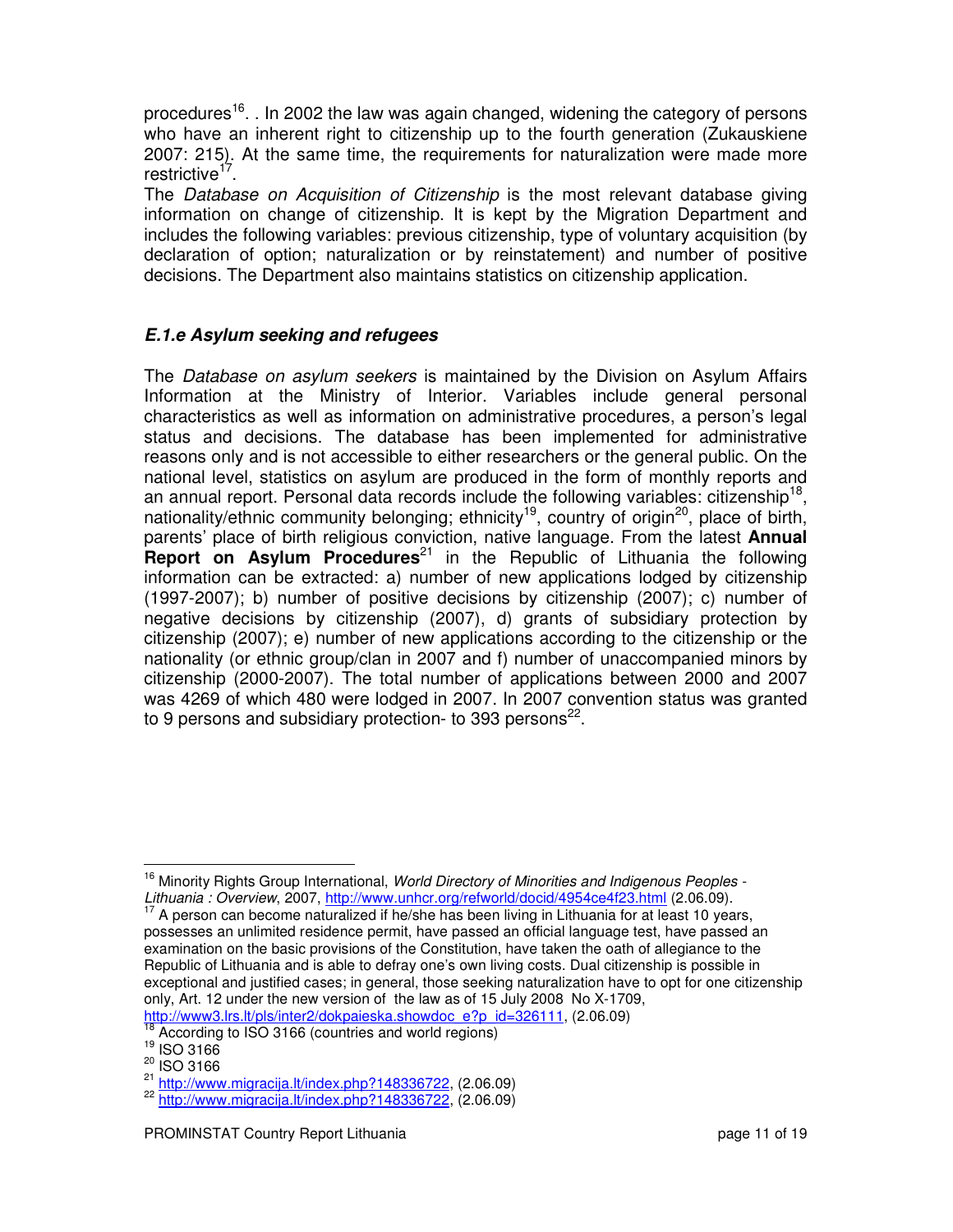#### **E.1.f Irregular migration, apprehensions and expulsions**

The State Border Guard Service (SBGS) provides data on "illegal immigrants"<sup>23</sup>. It covers "aliens who entered Lithuania illegally and stayed in Lithuania illegally including "smuggled persons" (ICMPD Yearbook 2007: 149). Data includes:

- Number of border violators by nationalities/citizenships including foreigners and citizens of Lithuania
- Number of minors apprehended at the border due to border violation including foreigners and citizens of Lithuania
- Number of migration related border apprehensions including foreigners and citizens of Lithuania by a) gender; b) place of apprehension, c) border section.
- Number of apprehended persons being smuggled into Lithuania
- Number of smugglers in humans apprehended including foreigners and citizens of Lithuania by nationalities/citizenships
- Number of traffickers in humans apprehended by nationalities/citizenships including foreigners and citizens of Lithuania
- Persons rejected at the border by nationalities/citizenships
- Persons to whom residence was refused by nationalities/citizenships
- Removed persons by nationalities/citizenships
- Number of apprehensions at international airports<sup>24</sup> by direction of illegal migration (entry, leave or stay at an international airports)
- Number of apprehensions at international airports<sup>25</sup> by international airports (ICMPD Yearbook: 150-153)

According to the ICMPD Yearbook on Illegal Migration, Human Smuggling and Trafficking in Central and Eastern Europe in 2007, "the vast majority of apprehended migrants were visa overstayers, detected at border crossing points when attempting to exit Lithuania" - 90 per cent were detained due to an illegal stay in the territory of the country; 6 percent due to entry into the territory of Lithuania by crossing the state border illegally, and 4 per cent due to entry into the territory of Lithuania via the border crossing points using false travel documents. The majority of the apprehended migrants were nationals of Belarus, the Ukraine, Russia, Kazakhstan and Moldova (ICMPD Yearbook 2007: 148).

#### **E.2. Measuring integration, discrimination and diversity**

Three broad types of data source provide some information on integration of immigrants; these are administrative datasets (registers), official statistics (censuses) and surveys. Administrative datasets include only legally residing immigrants, therefore areas such as jobs in the black economy and untaxed income are not covered. Given the small number of foreigners in Lithuania, surveys are not good instruments in measuring integration- even in large samples foreigners would still be

<sup>&</sup>lt;sup>23</sup> Illegal immigrants is the definition used by the SBGS

<sup>&</sup>lt;sup>24</sup> Includes numbers of persons to whom entry was refused at airports

 $25$  Includes numbers of persons to whom entry was refused at airports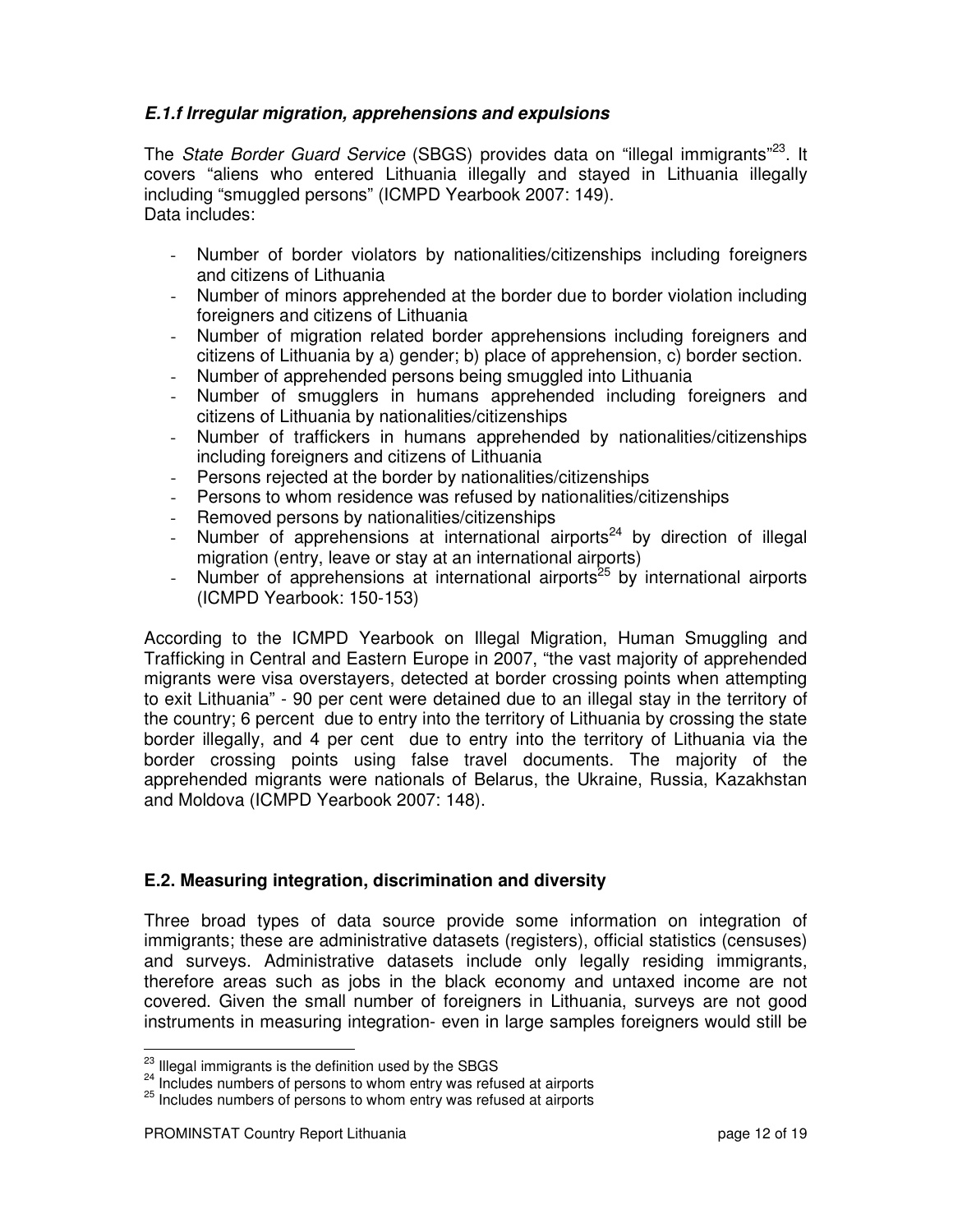under-represented. Furthermore, due to the small numbers of immigrants, surveys do not usually provide questionnaires in immigrant languages.

#### **E.2.a Employment**

#### **Statistics Lithuania**

This provides quarterly and annual data on: a) labour force, employment and unemployment; b) time worked; c) job vacancies and occupied posts, d) number of hired employees and e) working hours. Statistics cover the permanently resident population in Lithuania on the last day of the year and are compiled mainly from administrative registers and statistical data files<sup>26</sup>. Employment data describes main type of activity of the population, industrial distribution, occupational status, number and location of workplaces, educational level and income of the population.

#### **Labour Force Survey**

Statistics Lithuania conducts also the national LFS. The target group consists of people aged 15 and over, including persons absent for short periods due to studies as well as temporarily absent household members. Topics covered are as follows: employment, unemployment, underemployment, hours of work, wages, income, informal sector employment, discouraged and occasional workers, industry, occupation, status in employment, education/qualification skills, second and previous jobs. The LFS distinguishes immigrants by citizenship<sup>27</sup>, birthplace<sup>28</sup> and by duration of stay. The latter category is important in analysing grades of integration of groups with different durations of stay in Lithuania; nevertheless, the answer categories allow comparison between two groups only: those who have lived in Lithuania less than 10 years and those who have lived for 10 years and more. Due to the small size of the foreign resident population and the resulting small number of persons theoretically contained in the sample, as well as underrepresentation of nonnationals, the LFS is of limited use for making statements on the employment of nonnationals.

#### **2001 census**

l

The 2001 census contained questions on employment, unemployment, location of workplace, place of work (fixed or not fixed), occupation, second job. The **1999 Norbalt Survey** had also a section on employment. It provided data on a) distribution of employed persons by employment types, b) employment contract c) activity rates; d) share of persons looking for work and persons having additional jobs; e) unemployment rate and unemployment duration, f) working conditions. The survey distinguished immigrants according to ethnicity, citizenship, application for Lithuanian citizenship, country of birth. However, it does not reflect the actual situation.

<sup>&</sup>lt;sup>26</sup> Population and Social Statistics indicators

http://db1.stat.gov.lt/statbank/SelectTable/omrade0.asp?Subjectcode=S3&PLanguage=1&Shownews= OFF&tree=false, (2.06.09)

<sup>&</sup>lt;sup>27</sup> Lithuanian; Pole; Russian; Belarusian; Ukrainian; do not have; other

<sup>&</sup>lt;sup>28</sup> Lithuania, Russia, Belarus, Ukraine, other (specify country)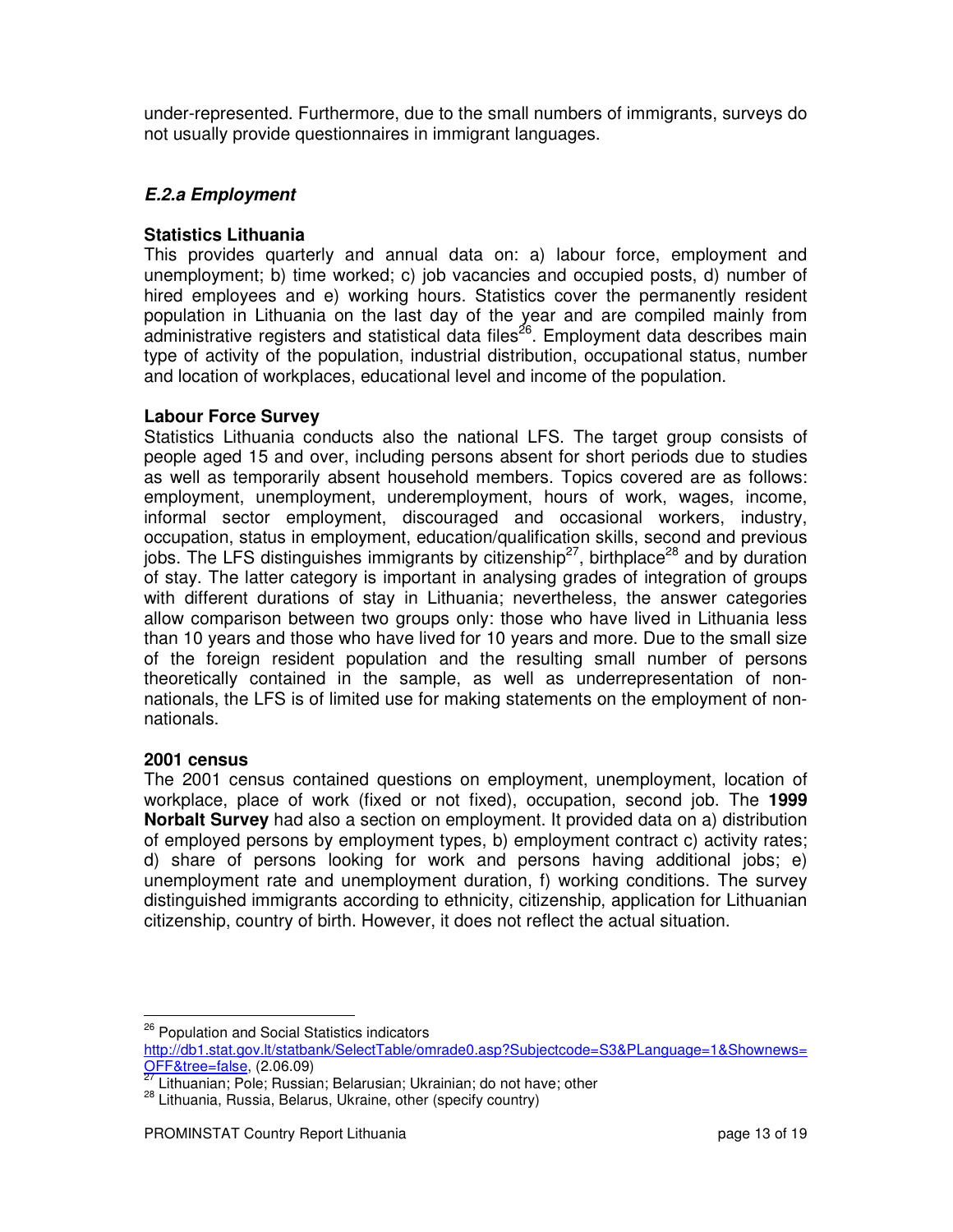#### **Lithuanian Labour Exchange (LDB)**

Since 1995, the LDB has been collecting information about work permits issued to foreign citizens. Information is available by gender of employees, type and economic activities of enterprises where they get employment, distribution of foreign citizens by countries they arrive from and by their occupations..

#### **Survey by the Centre of Ethnic Studies (ETC)**

In 2001-2002, the ETC carried out a survey on social adaptation of the three biggest ethnic groups in Lithuania – Lithuanians, Russians and Poles – and historical Diasporas of Lithuania– Tatars and Jews<sup>29</sup>. The analysis involved a comparison of the responses of different ethnic groups to thematic areas such as: identity issues, circle of social relations and assessment of one's own situation, including employment and working conditions<sup>30</sup>.

#### **E.2.b Incomes, transfers and social benefits**

Statistics Lithuania collects a) quarterly data on wages and salaries by type, sector, category of employees, sex, etc., b) annual data on earnings and on structure of earnings c) data on household income by place of residence and by type of household and d) data on non-monetary poverty indicators (such as persons living in households affected by material deprivation, etc).<sup>31</sup> The  $2001$  census contained a question on sources of person's income in the last 12 months preceding the census. The 1999 Norbalt survey also included a section on income and economic resources.

#### **E.2.c Housing and residential patterns**

Statistics Lithuania provides annual data on household-dwelling units and housing conditions. Housing statistics are produced by linking dwelling stock statistics with data on the permanent residents (from the Residents' Register). All persons residing permanently in the same dwelling constitute a household-dwelling unit. Housing conditions are described by variables such as form of tenure, type of building, number of rooms and equipment in dwelling, as well as by structure and stage of life of household-dwelling unit and age of its members. There are statistics concerning the living conditions of different population groups. Statistics Lithuania also manages a database on persons (families) who require social housing. Applicants are distinguished according to the following categories: young families, orphans and children without parental custody, disabled persons (families), social housing tenants having the right to improve their housing and families raising three and more children (adopted children)<sup>32</sup>. The 2001 Census provides some information on housing and residential patterns, including questions on type of housing, type of building;

<sup>29</sup> http://www.ces.lt/en/list.php?strid=3448&id=3603

<sup>&</sup>lt;sup>30</sup> Project report "The Adaptation of Ethnic Groups in Lithuania: Context and Process" is publicly available at the Open Society Fund Lithuania, http://politika.osf.lt

<sup>31</sup>http://db1.stat.gov.lt/statbank/SelectTable/omrade0.asp?Subjectcode=S3&PLanguage=1&Shownew s=OFF&tree=false

<sup>32</sup>http://db1.stat.gov.lt/statbank/SelectVarVal/Define.asp?MainTable=M3100201&PLanguage=1&PXSI d=0&ShowNews=OFF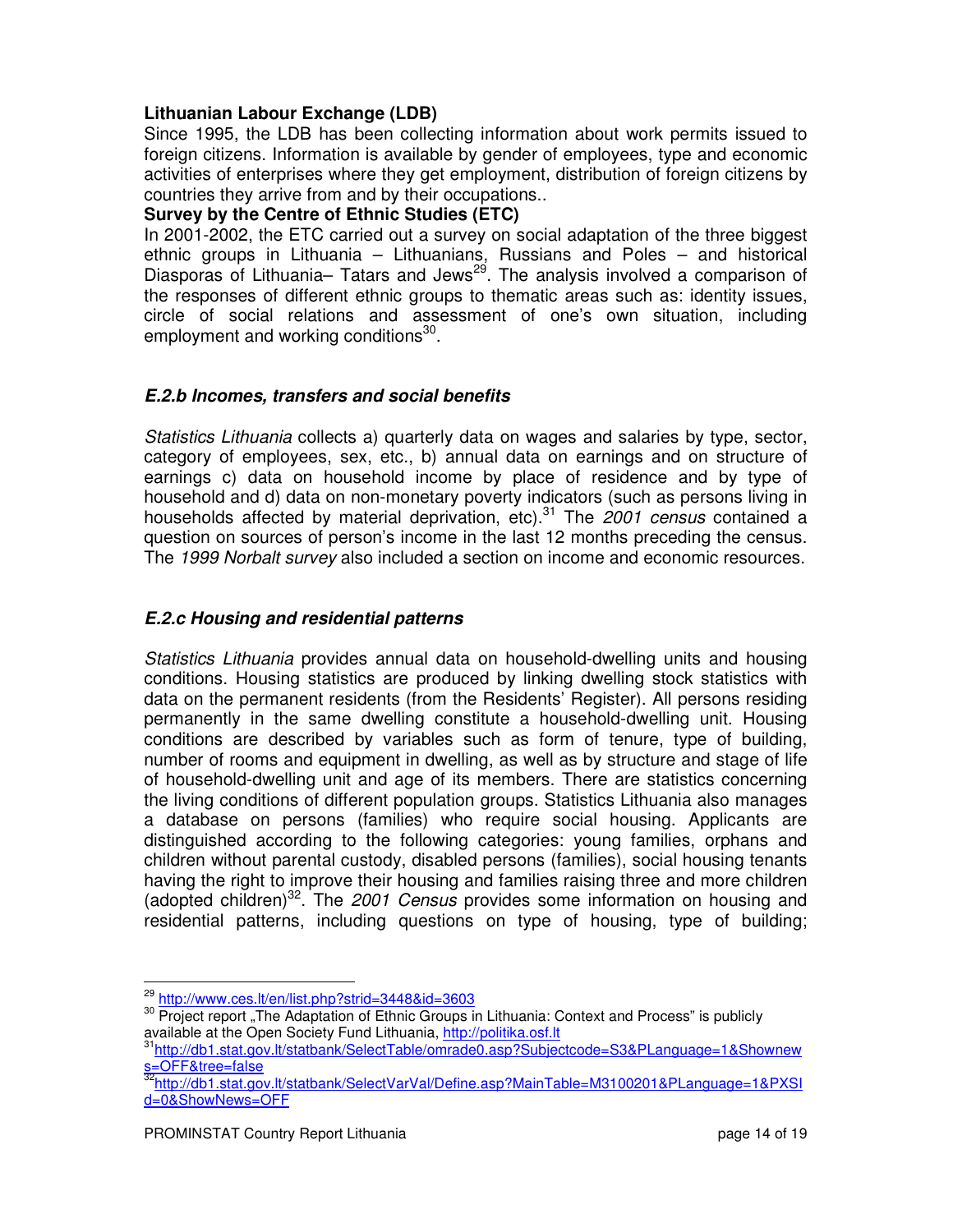equipment and conveniences. The 1999 Norbalt had also a section on dwelling conditions and environment<sup>33</sup>.

#### **E.2.d Health and access to healthcare**

Statistics Lithuania collects data on issues related to health care services, abortions, accidents at work and occupational diseases, the disabled, health care expenditure, self-perceived health, long-standing illness, health problems and their influence on daily activity, prevention, etc. Of note is that the 2001 Census provided statistics on disabled persons<sup>34</sup>. The 1999 Norbalt survey contains a section on health – it focuses on the self-assessment of a person's health in general and access to healthcare services<sup>35</sup>.

#### **E.2.e Education**

Statistics Lithuania manages data on educational attainment (quarterly and annual) as well as data on pre-primary, general, vocational, non-higher professional education, higher non-university education and higher university education. The Service has conducted a continuing vocational training survey. LFS and Norbalt also provide data on education. The 2001 Census contains data on educational attainment and on type of current educational institution.

#### **E.2.f Family and household**

Statistics Lithuania manages a register on marriages and divorces. The 2001 census provides information on household compositions including number of household members and relationship of each household member to the reference person. Furthermore, it distinguishes between **private household**; **family household** and **non-family household**<sup>36</sup>. The samples of the LFS and the Norbalt survey are both organised to collect data on whole households and are therefore useful when examining family and household issues.

#### **E.2.g Political participation**

l

Statistics Lithuania produces political participation related data on the basis of the results of general elections, persons entitled to vote, voting, candidates and the elected. The statistics themselves do not include any migration related variables. The Residents' Register establishes a register of eligible voters; therefore, it is possible to compose migration related statistics on political participation. Statistics Lithuania also manages a database on **membership organisations**, including political parties, trade unions, business and employers' organisations as well as other organisations.

<sup>33</sup> FafoInstitute, http://www.fafo.no/norbalt/nattab.htm

<sup>34</sup> http://db1.stat.gov.lt/statbank/default.asp?w=1024

<sup>35</sup> FafoInstitute 2000: 177, http://www.fafo.no/norbalt/lithuani.pdf

<sup>36</sup> http://www.stat.gov.lt/en/pages/view/?id=1669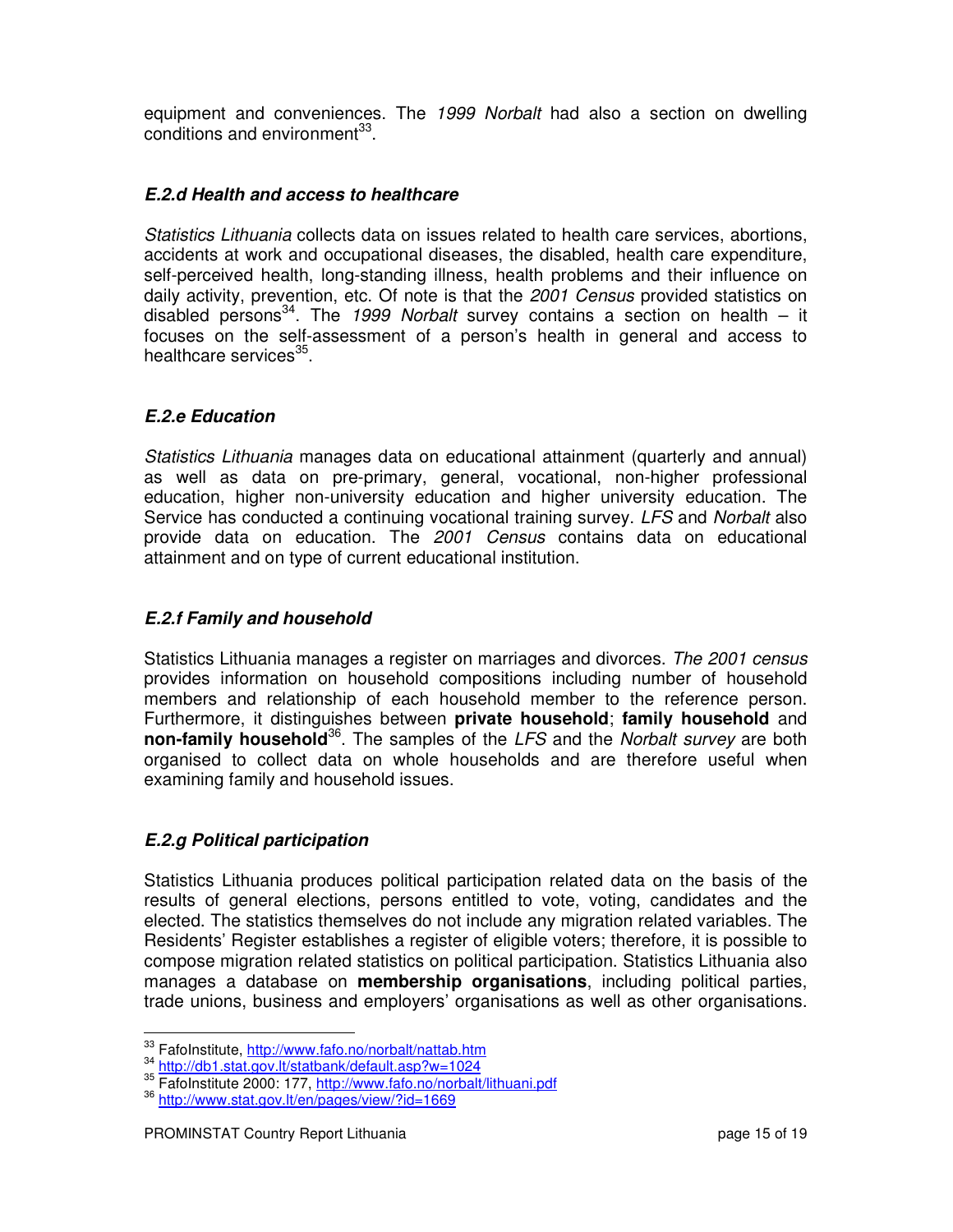The data concerns the actual number, resources (by financial sources) and expenditure of organisations. In addition, the Service holds a database on **religious communities** divided into: Roman Catholics, Greek Catholics, Evangelical Lutherans, Evangelical Reformists, Orthodox Believers, Church of Old Rite, Judaists, Sunni Muslims and Karaites.

#### **E.2.h Crime and justice**

Statistics Lithuania collects data on crime, including juvenile crime, and on court proceedings and their results. The crime statistics focus on registered and investigated criminal offences; persons suspected and persons charged with criminal offences, recorded drug-related criminal offences, etc.

Current statistics measuring integration, discrimination and diversity are limited. In addition, studying integration as a process requires good information on developments and changes over time; in Lithuania, however, longitudinal data are not available or available only for core demographic data (from the population).

# **F. Accessibility of data**

General aggregate statistics are available at the website of Statistics Lithuania. The Service provides a possibility to choose variables and to process the data in different forms. The database is free of charge and data can be explored in several file formats and presented as diagrams or maps. Preliminary statistics are used for producing monthly and annual statistical information, and they are supplied to users at their own request. Statistical information about international migration (including data on sex, age, citizenship and country of previous or next residence) is published in statistical publications such as "International Migration of Lithuanian Population", "Demographic Yearbook and "Statistical Yearbook of Lithuania"<sup>37</sup>.

Most registers maintained by different Lithuanian government departments as well as the statistics produced by the police are not directly available. Furthermore, the Law on Statistics, the Law on the Population and Housing Census 2001 of the Republic of Lithuania as well as the Law on the Personal Data Security of the Republic of Lithuania provides that personal data has to be used only for the preparation of statistical information. For example, special data security rules for the Population Census were prepared to ensure data quality, data protection and confidentiality.

<sup>37</sup> http://www.stat.gov.lt/lt/pages/view/?id=1298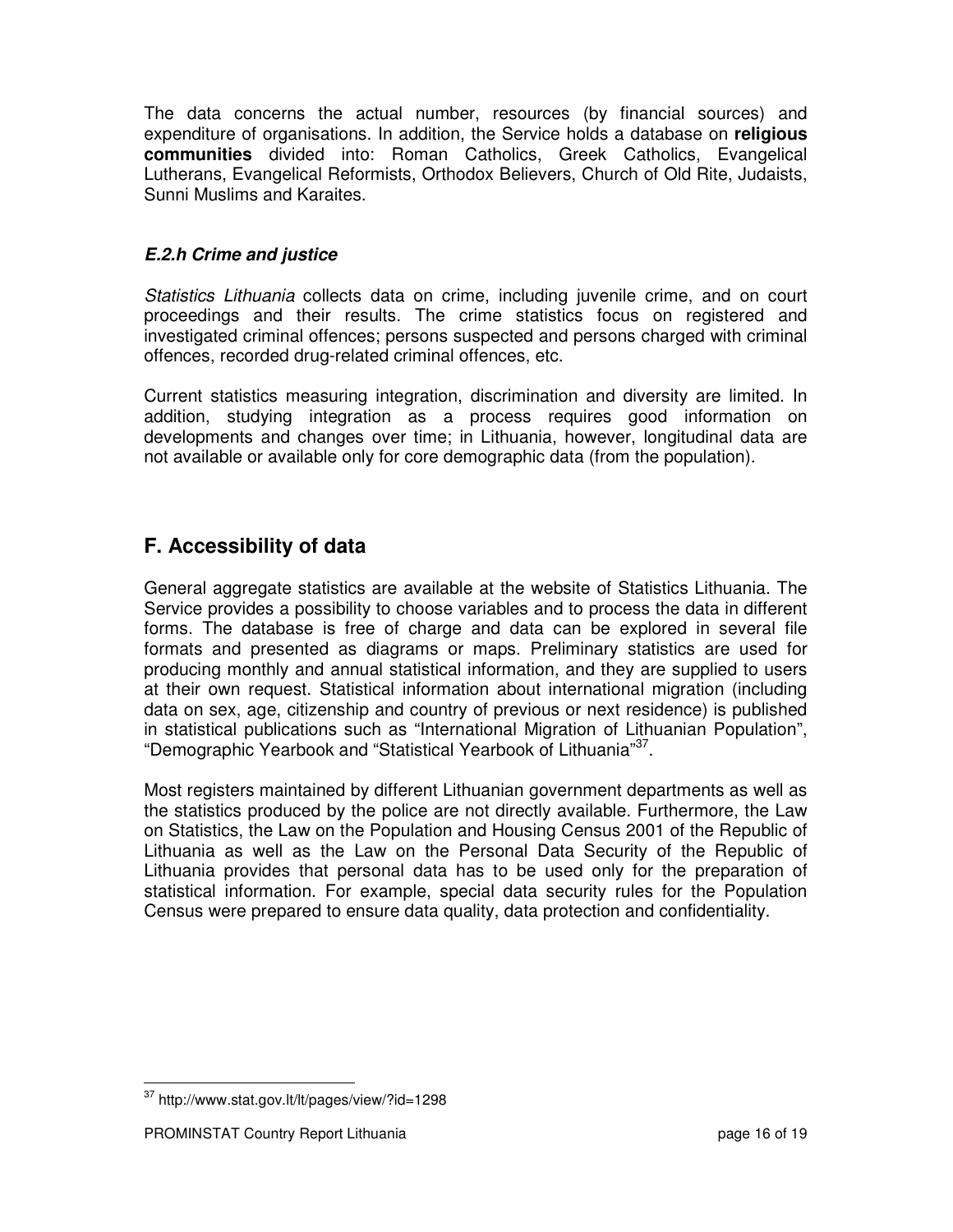# **G. Quality and scope of data collection**

Data on immigration are available in various databases and publications. However, there are discrepancies in data supply as different institutions use different definitions and/or cover different target groups. In the absence of the proper means to accurately measure migration, no reliable and comprehensive data on migration flows is available

The Residents' Register is the main data source for producing international migration statistics. However, the coverage and reliability of data on migration events as well as population stock in the Register are considered to be generally low. Information about migration events is recorded in the Register only when an individual decides to inform the authorities about his/her new place of residence. Even if the registration of place of residence is obligatory, the rules are not clear concerning the necessary period of residence that has to be submitted. Many emigrations of nationals, as well as those returning from abroad, are not recorded. This is also valid in the case of immigration and emigration of citizens of other EU Member States. Data on migrations of foreign citizens to non-EU countries are presumably better recorded, as this information is linked to residence permits. Data on previous place of residence may be largely missing in the Residents' Register, which means that for the identification of recent international immigrations, analysis should be made of several consecutive records.

# **H. Conclusions - Recommendations**

Overall, statistical data on migrants and migration is rather limited. The latter may be related to at least two reasons: a) no large numbers of new immigrants in Lithuania and b) the naturalization of immigrants who arrived in the country during the Soviet period. The present analysis shows that there is no comprehensive immigration database as such in Lithuania. Information and statistics on migration have to be drawn from different types of databases. At the same time, there are discrepancies in data supply as different institutions use different definitions and/or cover different target groups. For research use, the most reliable data on migrants and migration is to be taken from administrative datasets. Survey data (such as the LFS) has limited coverage of immigrants.

It is important for policy makers who use statistical data is to make sure that they understand the meaning of the term 'non-nationals'. It should be distinguished from national minorities, foreign citizens, including refugees, and workers holding permits from the Lithuanian Labour Exchange.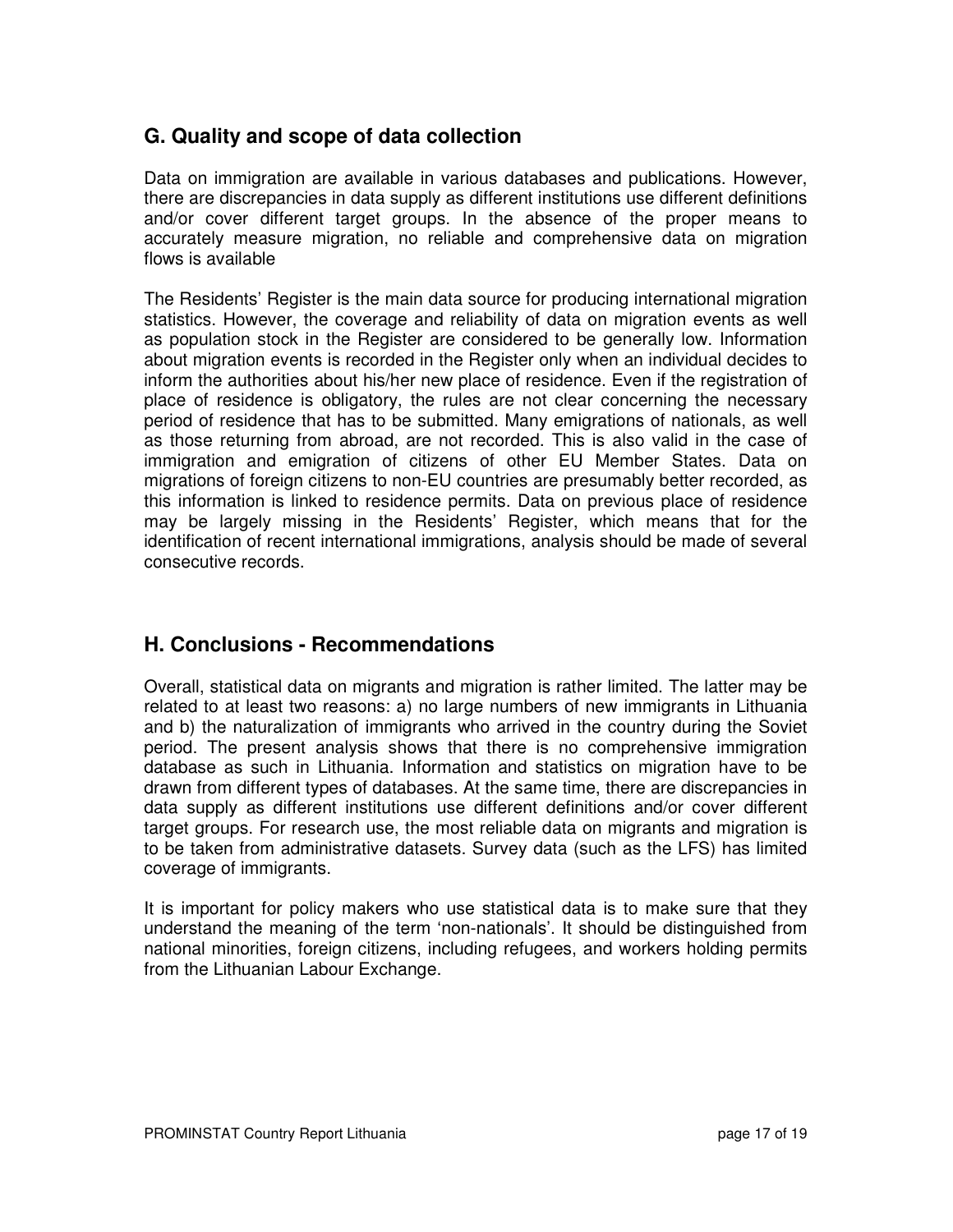## **Bibliography**

Adam, Christine; Alexandre Devillard (2008): Comparative Study of the Laws in the 27 EU Member States for Legal Immigration, including an assessment of the conditions and formalities imposed by each member state for newcomers. European Parliament. Directorate-General Internal Policies Policy Department C Citizens Rights and Constitutional Affairs. Civil Liberties, Justice and Home Affairs. PE 393.281. Brussels: European Parliament

European Foundation for the Improvement of Living and Working Conditions, 2003

- FafoInstitute 2000: Lithuania 1999 Living conditions, report on the Norbalt survey, http://www.fafo.no/norbalt/nattab.htm, 2.06.09
- Grabauskas V., Klumbienė J., Petkevičienė J, Kinderytė G., Šačkutė A , Helasoja V. Vähäsarja K, Prättälä R. (2002) Health Behaviour among Lithuanian Adult Population, Publications of the National Public Health Institute
- ICMPD Yearbook on Illegal Migration, Human Smuggling and Trafficking in Central and Eastern Europe in 2007
- Migration Department at the Ministry of Interior: Migration Yearbook 2006, http://www.migracija.lt/index.php?-484440258, 2.06.09
- Ministry of Interior 2007: Annual Report on Asylum Procedures in the Republic of Lithuania, http://www.migracija.lt/index.php?1655808178, 2.06.09
- Pedersini, R. 2007: Employment and working conditions of migrant workers Lithuania, Fondazione Seveso; http://www.eurofound.europa.eu/ewco/studies/tn0701038s/lt0701039q.htm, 2.06.09
- Sipaviciene A.: "New phenomenon in international migration in contemporary Lithuania", in Demographic development and population policy in Lithuania, Vilnius, 1995.
- Sipaviciene A. (1997) Nelegaliu Migrantu Tranzitas per Lietuva, Vilnius
- Sipaviciene A.: (Ed.): International migration in Lithuania: Causes, consequences, strategy, Vilnius, 1997.
- Sipaviciene, A., Kanopiene V. Foreign labour in Lithuania: Immigration, employment and illegal work. Informal Network on Foreign Labour in Central and Eastern Europe ILO/LUXEMBOURG Cooperation: Project RER/97/MO2/LUX
- Statistics Lithuania. EMIGRATION AND IMMIGRATION: INDICATOR QUALITY REPORT. http://www.stat.gov.lt/en/reports/view/?id=48&pq\_id=1392, 2.06.09